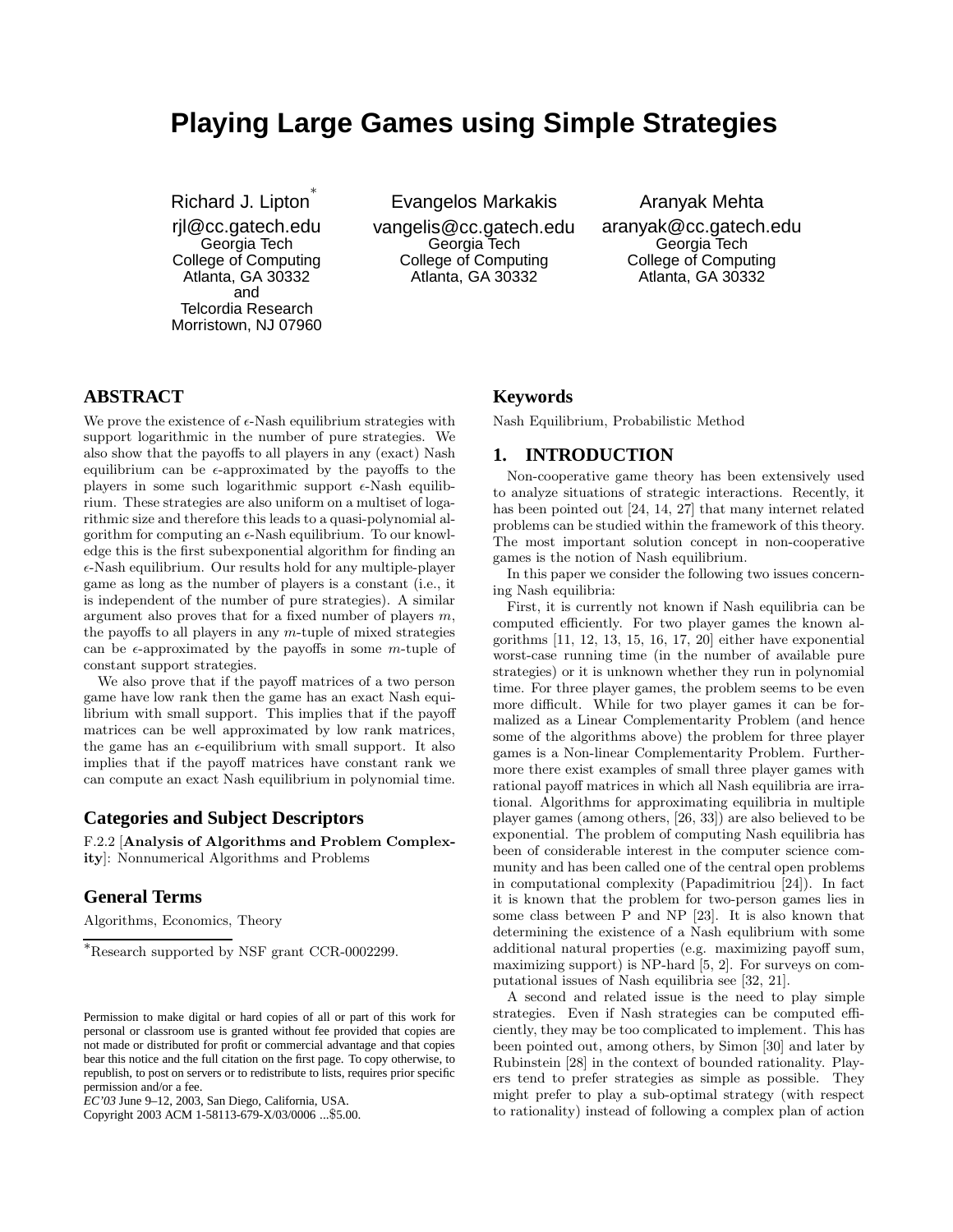which might be difficult to learn or to implement. In this paper we consider normal form games and our notion of simple strategies is strategies which are uniform on a small support set. The importance of small support strategies becomes clear if we consider the pure strategies to be resources. In this case an equilibrium is almost impractical if a player has to use a mixed strategy which randomizes over a large set of pure strategies. The problem with the requirement of small strategies, of course, is that there exist games whose Nash equilibria are completely mixed (i.e., a player has to randomize over all his available pure strategies).

We address both these problems (namely, the need for efficient algorithms and the need for simple strategies), by using the weaker concept of  $\epsilon$ -equilibrium (strategies from which each player has only an  $\epsilon$  incentive to defect). More precisely:

Our main result (Section 3) is that for any two-person game there exists an  $\epsilon$ -equilibrium with only logarithmic support (in the number of available pure strategies). Moreover the strategy of each player in such an equilibrium is uniform on a small multiset and can be expressed in polylogarithmically many bits. In our opinion, this is an interesting observation on the structure of competitive behavior in various scenarios - namely, extremely simple approximate solutions exist. This result directly yields a quasi-polynomial  $(n^{O(\ln n)})$ , where *n* is the number of available pure strategies) algorithm for computing such an approximate equilibrium. To our knowledge this is the first subexponential algorithm for  $\epsilon$ -equilibria. In addition to being small, our approximate equilibria provide both players with a good payoff too: the payoff that each player gets using these strategies is almost the same as that in some exact Nash equilibrium. Finally, our result holds not only for two person games but also for games in which the number of players is independent of the number of pure strategies. It is interesting to note that although the problem of finding exact equilibria seems to become more difficult in the "transition" from two player games to three and more, this is not the case for approximate equilibria. Computing  $\epsilon$ -equilibria is important since they behave almost as well as exact Nash equilibria in several scenarios. In Section 3.2 we provide an interesting example based on the recent work by Vetta [31].

A second result (Section 3) is that if the players are allowed to communicate and "sign treaties" then there are constant support strategies which approximate the payoffs that each player gets in an equilibrium (in fact there are constant support strategies that approximate the payoffs of any pair of strategies). In real life, such treaties are not unknown (though often tacit) - this result can be considered as an explanation of why certain small strategies behave well and are used in real games, as opposed to a large and complicated Nash equilibrium.

A third question we investigate is: "when does a game have small support exact Nash equilibria?" In Section 4 we give a sufficient condition for two person games: if the payoff matrices of the players have low rank then there exists a Nash equilibrium with small support. Our original proof of this Theorem was a generalization of a result due to Raghavan ([25]) which deals with completely mixed equilibria. The generalization was based on a careful Gaussian elimination type step. However, we suspect that this Theorem should not be unknown to the Game Theory community as we have recently found simple proofs. We would still like to bring the Theorem to the attention of the broader CS and Economics community as it has some interesting corollaries regarding the computation of Nash equilibria. We prove that if the matrices can be well approximated by low rank matrices, then there exists an approximate equilibrium with small support. It also follows that if the payoff matrices have constant rank, we can compute an exact Nash equilibrium in polynomial time.

The problem of looking for small support equilibria has been studied earlier. Koller and Megiddo [11] prove that for two person games in extensive form there exist equilibrium strategies whose support is at most the number of leaves of the game tree. However, not all games can be represented in the extensive form with a small number of leaves (where by small we mean logarithmic in the number of pure strategies). Our result guarantees the existence of equilibria with logarithmic support for any two person normal form game (and also for multiple players as stated above) but the equilibria are only approximate.

It should be noted that since Nash equilibria are fixed points of a certain map [22],  $\epsilon$ -equilibria can be found using Scarf's algorithm [29], a general algorithm for finding approximate fixed points of continuous mappings. However, no sub-exponential upper bounds are known for approximating equilibria using this algorithm. In fact, Scarf's algorithm is known to take exponential time in the worst case for a general fixed point approximation ([6]). Polymomial time algorithms for exact or approximate equilibria but only for special classes of games have also been obtained in [10, 19, 9].

For the class of two-person zero-sum games, results for approximate minmax strategies have been proved independently by Lipton and Young  $[18]$  and Althöfer  $[1]$ . In fact the proofs of Section 3 use the same technique (sampling). While [1] gives no details, the author claims that a similar result holds for non-zero sum two person games. The implication from approximate minmax strategies to  $\epsilon$ -Nash equilibria which also approximate the payoffs in some exact Nash equilibrium does not seem to be direct. Furthermore our result holds for multiple player games too and not only for bimatrix games, which is interesting because multiple player games seem to be more difficult.

The rest of the paper is structured as follows: In Section 2 we give the relevant definitions. In Section 3 we prove our main result. In Section 4 we prove that low rank payoff matrices imply the existence of equilibria with small support.

## **2. NOTATION AND DEFINITIONS**

Consider a two person game  $G$ , where for simplicity the number of available (pure) strategies for each player is  $n$ . We will refer to the two players as the row and the column player and we will denote their payoff matrices by R, C respectively. The results of Section 3 are also generalized for multiple person games in which the players do not have the same number of pure strategies.

A mixed strategy (or a randomized strategy) for a player is a probability distribution over the set of his pure strategies and will be represented by a vector  $x = (x_1, x_2, ..., x_n)$ , where  $x_i \geq 0$  and  $\sum x_i = 1$ . Here  $x_i$  is the probability that the player will choose his *i*th pure strategy. If  $x_i > 0$  we say that the mixed strategy x uses the ith pure strategy. The support of x  $(Supp(x))$  is the set of pure strategies that it uses. A mixed strategy is called  $k$ -uniform if it is the uni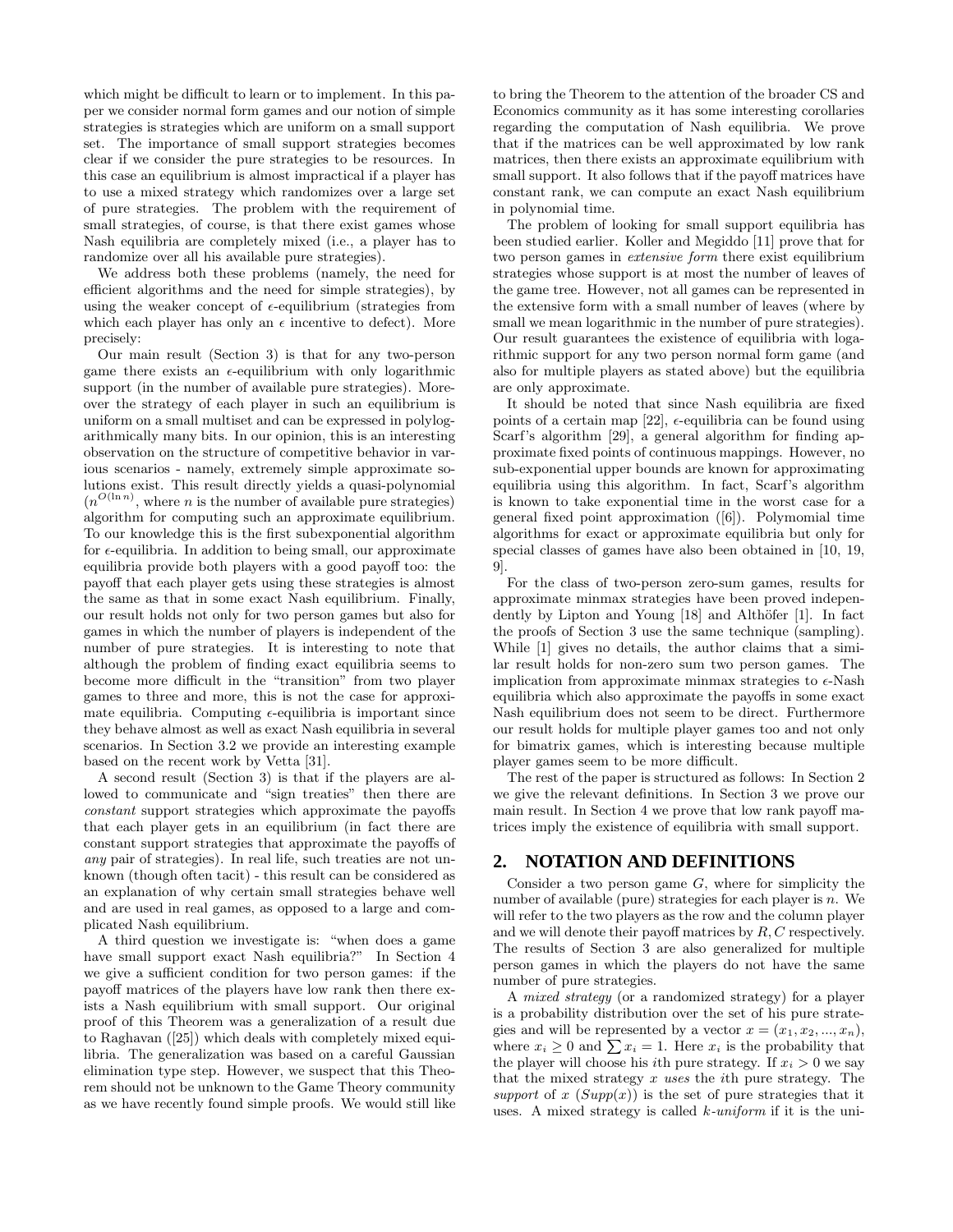form distribution on a multiset  $S$  of pure strategies, with  $|S| = k$ . For a mixed strategy pair x, y, the payoff to the row player is the expected value of a random variable which is equal to  $R_{ij}$  with probability  $x_i y_j$ . Therefore the payoff to the row player is  $(x, Ry)$ , where  $( . , .)$  denotes the inner product of two n-dimensional vectors. Similarly the payoff to the column player is  $(x, Cy)$ .

The notion of a Nash equilibrium [22] is formulated as follows:

Definition 1. A pair of strategies  $x^*, y^*$  is a Nash equilibrium point if:

- (i) For every (mixed) strategy  $\bar{x}$  of the row player,  $(\bar{x}, Ry^*) \leq (x^*, Ry^*),$  and
- (ii) For every (mixed) strategy  $\bar{y}$  of the column player,  $(x^*, C\bar{y}) \leq (x^*, Cy^*)$

Similarly we can define  $\epsilon$ -equilibria (this definition is well known in the literature):

Definition 2. For any  $\epsilon > 0$  a pair of mixed strategies  $x', y'$  is called an  $\epsilon$ -Nash equilibrium point if:

- (i) For every (mixed) strategy  $\bar{x}$  of the row player,  $(\bar{x}, Ry') \leq (x', Ry') + \epsilon$  and
- (ii) For every (mixed) strategy  $\bar{y}$  of the column player,  $(x', C\bar{y}) \leq (x', Cy') + \epsilon$

## **3. THE MAIN RESULT**

For the present we assume that all entries of  $R$  and  $C$  are between 0 and 1. Our main result is:

THEOREM 1. For any Nash equilibrium  $x^*, y^*$  and for any  $\epsilon > 0$ , there exists, for every  $k \geq \frac{12 \ln n}{\epsilon^2}$ , a pair of k-uniform strategies  $x', y'$ , such that:

- 1.  $x', y'$  is an  $\epsilon$ -equilibrium,
- 2.  $|(x', Ry') (x^*, Ry^*)| < \epsilon$ , (row player gets almost the same payoff as in the Nash equilibrium)
- 3.  $|(x', Cy') (x^*, Cy^*)| < \epsilon$ , (column player gets almost the same payoff as in the Nash equilibrium)

PROOF. The proof is based on the probabilistic method. For the given  $\epsilon > 0$ , fix  $k \geq 12 \ln n / \epsilon^2$ . Form a multiset A by sampling  $k$  times from the set of pure strategies of the row player, independently at random according to the distribution  $x^*$ . Similarly form a multiset  $B$  by sampling  $k$  times from the pure strategies of the column player, independently at random according to the distribution  $y^*$ .

Let  $x'$  be the mixed strategy for the row player which assigns probability  $1/k$  to each member of A and 0 to other pure strategies. Let  $y'$  be the mixed strategy for the column player which assigns probability  $1/k$  to each member of B and 0 to other pure strategies. Clearly, if a pure strategy occurs  $\alpha$  times in the multiset, then it is assigned probability  $\alpha/k$ .

Denote by  $x^i$  the *i*<sup>th</sup> pure strategy of the row player, and by  $y^j$  the jth pure strategy of the column player. In order to analyze the probability that  $x', y'$  is an  $\epsilon$ -Nash equilibrium it suffices to consider only deviations to pure strategies.

We define the following events:

$$
\phi_1 = \{ | (x', Ry') - (x^*, Ry^*) | < \epsilon/2 \}
$$
\n
$$
\pi_{1,i} = \{ (x^i, Ry') < (x', Ry') + \epsilon \}, \quad (i = 1, ..., n)
$$
\n
$$
\phi_2 = \{ | (x', Cy') - (x^*, Cy^*) | < \epsilon/2 \}
$$
\n
$$
\pi_{2,j} = \{ (x', Cy^j) < (x', Cy') + \epsilon \}, \quad (j = 1, ..., n)
$$
\n
$$
GOOD = \phi_1 \cap \phi_2 \bigcap_{i=1}^n \pi_{1,i} \bigcap_{j=1}^n \pi_{2,j}
$$

We wish to show that  $Pr[GOOD] > 0$ . This would mean that there exists a choice of  $A$  and  $B$  such that the corresponding strategies  $x'$  and  $y'$  satisfy all three conditions in the statement of the theorem.

In order to bound the probabilities of the events  $\phi_1^c$  and  $\phi_2^c$  we introduce the following events:

$$
\phi_{1a} = \{ | (x', Ry^*) - (x^*, Ry^*) | < \epsilon/4 \}
$$
\n
$$
\phi_{1b} = \{ | (x', Ry') - (x', Ry^*) | < \epsilon/4 \}
$$
\n
$$
\phi_{2a} = \{ | (x^*, Cy') - (x^*, Cy^*) | < \epsilon/4 \}
$$
\n
$$
\phi_{2b} = \{ | (x', Cy') - (x^*, Cy') | < \epsilon/4 \}
$$

Note that  $\phi_{1a} \cap \phi_{1b} \subseteq \phi_1$ . The expression  $(x', Ry^*)$  is essentially a sum of k independent random variables each of expected value  $(x^*, Ry^*)$ . Each such random variable takes value between 0 and 1. Therefore we can apply a standard tail inequality [7] and get:

$$
Pr[\phi_{1a}^c] \le 2e^{-k\epsilon^2/8}
$$

Using a similar argument we have:

$$
Pr[\phi_{1b}^c] \leq 2e^{-k\epsilon^2/8}
$$

Therefore  $Pr[\phi_1^c] \leq 4e^{-k\epsilon^2/8}$  and the same holds for the event  $\phi_2^c$ .

In order to bound the probabilities of the events  $\pi_{1,i}$  's and  $\pi_{2,j}$ 's we define the following auxilliary events:

$$
\psi_{1,i} = \{(x^i, Ry') < (x^i, Ry^*) + \epsilon/2\}, \qquad (i = 1, \dots, n)
$$

 $\psi_{2,j} = \{ (x', Ry^j) < (x^*, Ry^j) + \epsilon/2 \}, \quad (j = 1, ..., n)$ 

We can easily see that

$$
\psi_{1,i} \cap \phi_1 \subseteq \pi_{1,i}, \qquad (i = 1, ..., n)
$$

$$
\psi_{2,j} \cap \phi_2 \subseteq \pi_{2,j}, \qquad (j = 1, ..., n)
$$

Using the Hoeffding bound again we get:

$$
Pr[\psi_{1,i}^c] \leq e^{-k\epsilon^2/2}
$$

$$
Pr[\psi_{2,j}^c] \le e^{-k\epsilon^2/2}
$$

Now by combining the above equations we see that:

$$
Pr[GOOD^c] \le Pr[\phi_1^c] + Pr[\phi_2^c] + \sum_{i=1}^n Pr[\pi_{1,i}^c] + \sum_{j=1}^n Pr[\pi_{2,j}^c]
$$

$$
\leq 8e^{-k\epsilon^2/8} + 2n[e^{-k\epsilon^2/2} + 4e^{-k\epsilon^2/8}] < 1
$$
  
Thus  $Pr[GOOD] > 0$ .  $\square$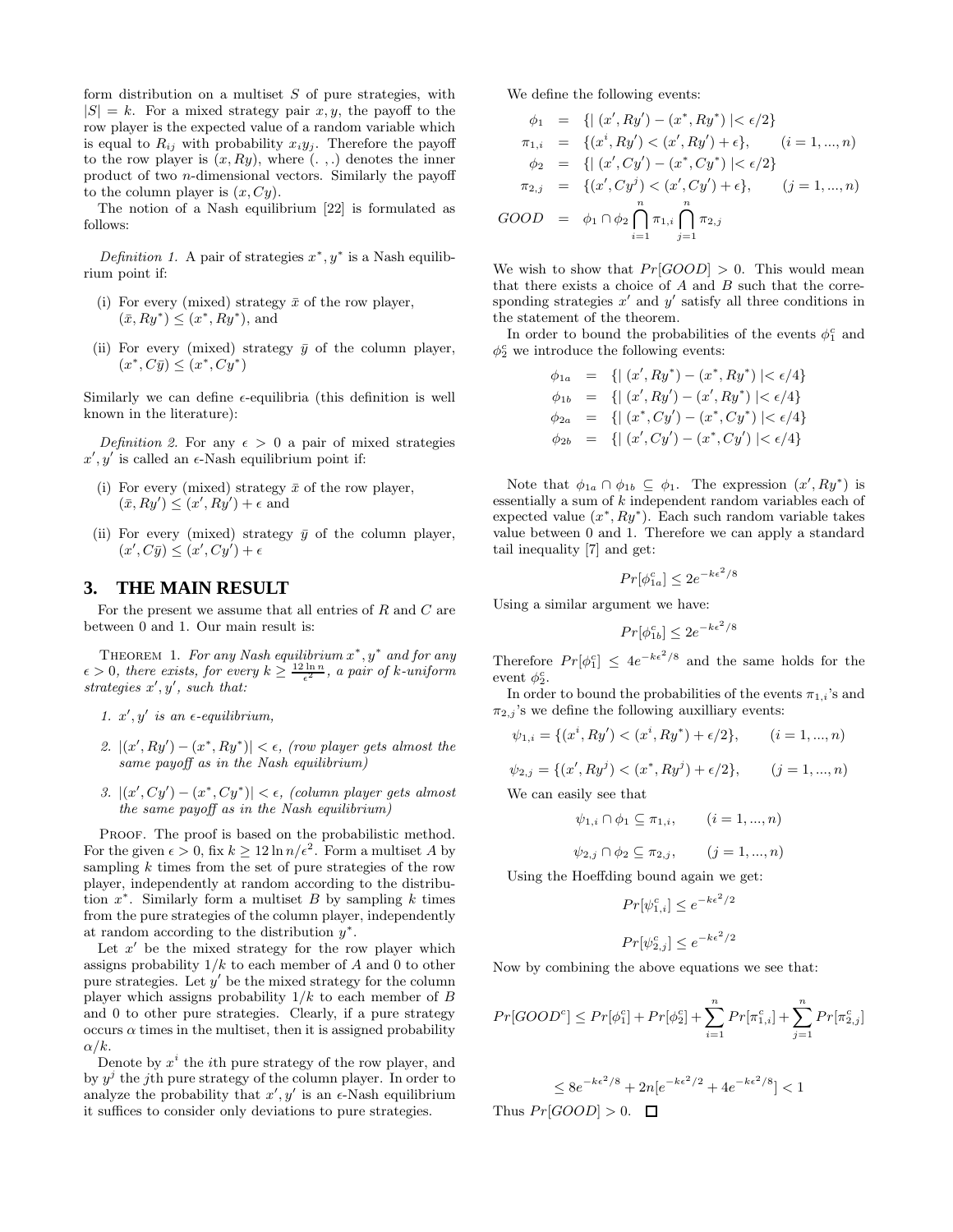Note that not only do the strategies  $x', y'$  form an  $\epsilon$ equilibrium, but they also provide both players a payoff  $\epsilon$ -close to the payoffs they would get in some Nash equilibrium. In fact, the payoffs of every Nash equilibrium can be thus approximated by a small strategy  $\epsilon$ -equilibrium. This provides another incentive for the players to remain in the  $\epsilon$ -Nash equilibrium. Furthermore  $x', y'$  are k-uniform, which implies the following corollary:

COROLLARY 1. For a 2-person game, there exists a quasipolynomial algorithm for computing all  $k$ -uniform  $\epsilon$ -equilibria (by Theorem 1 at least one such equilibrium exists).

PROOF. Given an  $\epsilon > 0$ , fix  $k = \frac{12 \ln n}{\epsilon^2}$ . By an exhaustive search, we can compute all k-uniform  $\epsilon$ -equilibria (by Theorem 1 at least one such equilibrium exists; verifying  $\epsilon$ equilibrium condition is easy as we need to check only for deviations to pure strategies). The running time of the algorithm is quasi-polynomial since there are  $\binom{n+k-1}{k}^2$  pos 2 possible pairs of multisets to look at.  $\Box$ 

To our knowledge this is the first subexponential algorithm for finding an approximate equilibrium. Furthermore, given the payoffs of any Nash equilibrium the algorithm can find an  $\epsilon$ -Nash equilibrium in which both players receive payoffs  $\epsilon$ -close to the given values.

When the entries of  $R$  and  $C$  are not between  $0$  and  $1$ the  $\epsilon$  incentive to defect and the  $\epsilon$  change in payoff both get magnified by  $R_{max} - R_{min}$  for the row player and by  $C_{max} - C_{min}$  for the column player. Here  $R_{max}$  and  $R_{min}$ denote the maximum and minimum entry of  $R$ , and similarly for  $C$ . Additionally if the players do not have the same number of pure strategies (say  $n_1, n_2$ ) then the same result holds with  $k \geq \frac{12 \ln max\{n_1, n_2\}}{\epsilon^2}$ .

Our results can also be generalized to games with more than two players. In particular for an  $m$ -person game:

THEOREM 2. Let  $s_1^*,...,s_m^*$  be a Nash equilibrium in an  $m$ -person game. Let  $p_1^*,..., p_m^*$  be the payoffs to the players in the Nash equilibrium. Then for any  $\epsilon > 0$ , there exists, for every  $k \geq \frac{3m^2 \ln m^2 n}{\epsilon^2}$ , a set of k-uniform strategies  $s'_1, s'_2, ..., s'_m$ , such that:

1.  $s'_1, s'_2, ..., s'_m$  is an  $\epsilon$ -equilibrium,

2. 
$$
|p'_i - p^*_i| < \epsilon \text{ for } i = 1, ..., m
$$

where  $p'_1, ..., p'_m$  are the payoffs to the players if they play strategies  $s_i'$ .

As we see from Theorem 2 we can guarantee an  $\epsilon$ -equilibrium with logarithmic support only when m is independent of  $n$ . It seems to us that the technique of sampling cannot help us prove a more general theorem than that. It is an interesting question to see whether this can be done using a different technique. However, it is still interesting that we can prove the existence of simple approximate equilibria even for three player games. This is so because the problem of finding exact equilibria for three player games seems to be much more difficult than for two player games due to irrational equilibria and non-linearity of the Complementarity Problem.

Corollary 1 also generalizes to games with a constant number of players since in this case the number of combinations of multisets that the algorithm has to look at is still quasipolynomial . Again it would be interesting if a more general result could be proved.

#### **3.1 Approximating Payoffs of Nash equilibria with Constant Support**

In terms of the size of the support we can do much better, if we have weaker requirements. There may be applications in which we would not even insist on an approximate equilibrium. All we would care for is to approximate the payoffs in an actual Nash equilibrium. The next result is in that direction:

THEOREM 3. For any Nash equilibrium  $x^*, y^*$  and any  $\epsilon > 0$ , there exists, for every  $k \ge 5/\epsilon^2$ , a pair of k-uniform strategies  $(x, y)$ , such that

- 1.  $|(x, Ry) (x^*, Ry^*)| < \epsilon$  (row player gets almost the same payoff), and
- 2.  $|(x, Cy) (x^*, Cy^*)| < \epsilon$  (column player gets almost the same payoff),

Again this result can be generalized to multiple player games. For an m-person game the support of the k-uniform strategies will be  $O(m^2 \ln m)$ .

Theorem 3 establishes the existence of constant support strategies which approximate the payoffs that both players get in a Nash equilibrium. The techniques used to prove this are the same as those used to prove Theorem 1, and the proof is omitted. Again, we assume that the entries of R and C are between 0 and 1 (in the general case we get a magnification by  $R_{max} - R_{min}$  and  $C_{max} - C_{min}$  as before). Note that Theorem 3 is true for any pair of strategies  $x^*, y^*,$ not necessarily for Nash equilibria.

A situation in which this result could be applicable is the following: Consider a game between two players both having a very large number of pure strategies at their disposal. Let  $v_1, v_2$  be the payoffs in a Nash equilibrium to the row and column player respectively. If the support of the equilibrium strategies is very big, then it would be preferable for both players to sign a "bilateral treaty" and use only a small number of strategies, as provided by the result. In that case, both players would still receive a payoff close to  $v_1$ and  $v_2$  respectively, while using a small number of strategies. Furthermore, each player will be able to check, during the game, if the other player has violated the treaty, in which case he can switch to any other strategy.

## **3.2 An Interesting Application**

The fact that we can compute  $\epsilon$ -equilibria in quasi polynomial time is very important, as they are "almost as good as" exact equilibria in several scenarios. Thus the difficulty in computing exact equilibria can be conveniently sidestepped. As an example we note the recent result of Vetta [31] on the social performance of Nash equilibria. This line of research was initiated by Koutsoupias and Papadimitriou [14]. The setting is a multi-player game together with a social utility function. In this scenario we would like to know how suboptimal a Nash equilibrium can be in terms of maximizing the social utility function. Results of this flavor for traffic routing problems were given in [3, 14, 27]. Vetta [31] proves that in any valid utility system with a non-decreasing and submodular social utility function, any Nash equilibrium yields at least half of the social optimum.

In this context the fact that we can compute  $\epsilon$ -equilibria in quasi-polynomial time can be useful. In particular a simple generalization of the proof of Theorem 3.4 in [31] to  $\epsilon$ -Nash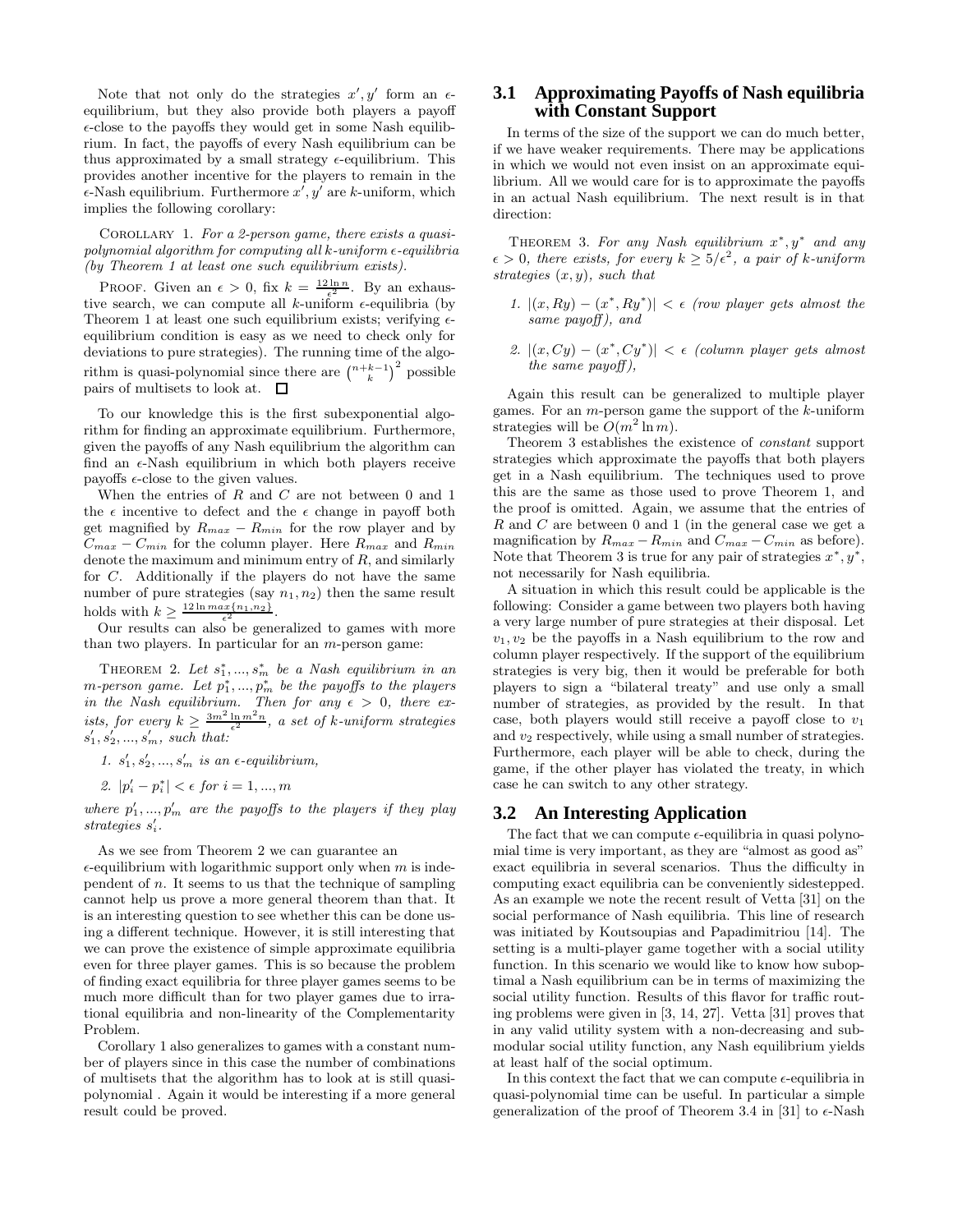equilibria together with our Corollary 1 gives the following result (for details and definitions see [31]):

COROLLARY 2. Consider a valid utility system with a nondecreasing submodular utility function. Let OPT be the maximum value of the utility function. Then, we can compute in time quasi-polynomial in the number of pure strategies, a set of mixed strategies which form an  $\epsilon$ -Nash equilibrium and which provide a social payoff P, s.t  $P \geq 1/2OPT - m\epsilon$ , where  $m$  is the number of players.

# **4. LOWRANKIMPLIES SMALLSUPPORT EXACT EQUILIBRIA**

In this section we investigate the question: when does a two person game have small support exact Nash equilibria? We show that if the payoff matrices have low rank then the game has a small support Nash equilibrium. Furthermore we show that if the payoff matrices can be approximated by low rank matrices then the game has a small support approximate equilibrium (where the approximation factor depends on how well the matrices can be approximated).

Denote again by  $R, C$  the payoff matrices for the row and column player respectively. Suppose that R and C are  $m \times n$ matrices.

THEOREM 4. Let  $x^*, y^*$  be a Nash equilibrium.

If  $rank(C) \leq k$ , then there exists a mixed strategy x for the row player with  $|Supp(x)| \leq k+1$  such that  $x, y^*$  is an equilibrium point. Similarly, if  $rank(R) \leq k$ , then there exists a mixed strategy y for the column player with  $|Supp(y)| \leq k+1$ such that  $x^*$ , y is an equilibrium point. Furthermore the payoff that both players receive in the equilibria  $x, y^*$  and  $x^*, y$ is equal to the payoff in the initial equilibrium  $x^*, y^*$ .

Our original proof of this Theorem was a generalization of a result due to Raghavan ([25]) which deals with "completely mixed equilibria", i.e. equilibria which use all the pure strategies. The generalization was based on a careful Gaussian elimination type step. However, we suspect that this Theorem should not be unknown to the Game Theory community as we recently realized that a simple proof follows from the polyhedral structure of the problem and the polyhedral structure of the set of Nash equilibria (see [32, 8]). We would still like to bring the theorem to the attention of the broader CS and Economics community as it has some interesting corollaries regarding the computation of Nash equilibria. We present below another simple proof suggested to us by N. Vishnoi and N. Devanur  $([4])$ :

Let  $S$  be the  $k$ -dimensional space spanned by the columns of  $R$ . Since  $Ry^*$  is a convex combination of the columns of R, it can be written as a convex combination of at most  $k+1$ columns of  $R$  (by Caratheodory's Theorem). Let this new convex combination be Ry. Note that  $Supp(y) \subseteq Supp(y^*)$ . This implies that y is a best response to  $x^*$ . Since  $Ry^* =$ Ry,  $x^*$  is also a best reponse to y. Hence  $x^*$ , y is a Nash equilibrium. Since  $Ry^* = Ry$  the first player receives the same value in  $x^*$ , y as in  $x^*$ , y<sup>\*</sup>. The second player will also receive the same value as in the initial equilibrium because  $Supp(y) \subseteq Supp(y^*)$ .

Definition 3. For  $n \times n$  matrices C, D, D is an  $\epsilon$ -approximation of C if  $C = D + E$ , where  $|E_{ij}| \leq \epsilon$  for  $i, j = 1, ..., n$ .

LEMMA 1. Let D be an  $\epsilon$ -approximation of C. Let  $x^*, y^*$ be a Nash equilibrium for the game with payoff matrices R, D. Then  $x^*$ ,  $y^*$  is a 2 $\epsilon$ -Nash equilibrium for the game with payoff matrices  $R, C$ .

PROOF. Clearly  $(x^*, Ry^*) \geq (\bar{x}, Ry^*), \forall \bar{x}$ . For any strategy  $\bar{y}$ :

$$
(x^*, Cy^*) = (x^*, Dy^*) + (x^*, Ey^*) \ge (x^*, D\bar{y}) + (x^*, Ey^*)
$$
  
Since  $|E_{ij}| \le \epsilon$ ,  $\forall$  *i*, *j*,

$$
(x^*, E\bar{y}) - (x^*, Ey^*) \le 2\epsilon
$$

Hence,

$$
(x^*, Cy^*) \ge (x^*, D\bar{y}) + (x^*, E\bar{y}) - 2\epsilon = (x^*, C\bar{y}) - 2\epsilon
$$

 $\Box$ 

COROLLARY 3. For any game  $R, C$ , and for any  $k < n$ , if  $C$  can be  $\epsilon$ -approximated by a rank k matrix then there exists a 2 $\epsilon$ -equilibrium x, y with  $|Supp(x)| \leq k+1$ . Similarly for R.

In particular, we can use the Singular Value Decomposition to approximate the payoff matrices  $R, C$  by rank k matrices for any k. The approximation factor  $\epsilon$  of Corollary 3 is then a function of the singular values of the matrices.

A useful corollary arises from the observation that for 2 person games, if we know the support of a Nash equilibrium, then we can compute the exact equilibrium strategies in polynomial time. This is because an equilibrium strategy y for the column player equalizes the payoff that the row player gets for every pure strategy in his support and vice versa. Hence we can write a linear program and compute the Nash equilibrium with the given support. The following is a direct consequence of this observation and Theorem 4.

COROLLARY 4. If the payoff matrices  $R, C$  have constant rank, then we can compute an exact Nash equilibrium in polynomial time. In particular if one of the players has a constant number of pure strategies, we can compute a Nash equilibrium in polynomial time.

#### **5. DISCUSSION**

Another attempt to prove the results of Section 3 would be to approximate the vectors of a Nash equilibrium by vectors of small support. It is not difficult to see that we can approximate any probability distribution vector by a vector of logarithmic support in the  $l_{\infty}$  norm with error at most  $1/\log n$ . However, approximating an equilibrium  $x^*, y^*$  in this manner does not imply that the approximating vectors will form an  $\epsilon$ -equilibrium, for any given fixed  $\epsilon$ . On the other hand it can be shown that an  $\epsilon$ -approximation in the  $l_1$  norm does yield an  $\epsilon$ -equilibrium, but such an approximation is not always possible (e.g. if the Nash strategies are the uniform distributions).

An interesting open question is whether we can generalize the results of Section 3 to games where the number of players is an increasing function of  $n$ . Another question would be to generalize the result so that the incentive to defect won't depend on the range of the payoff matrices (which can be much higher than the expected payoff in any equilibrium).